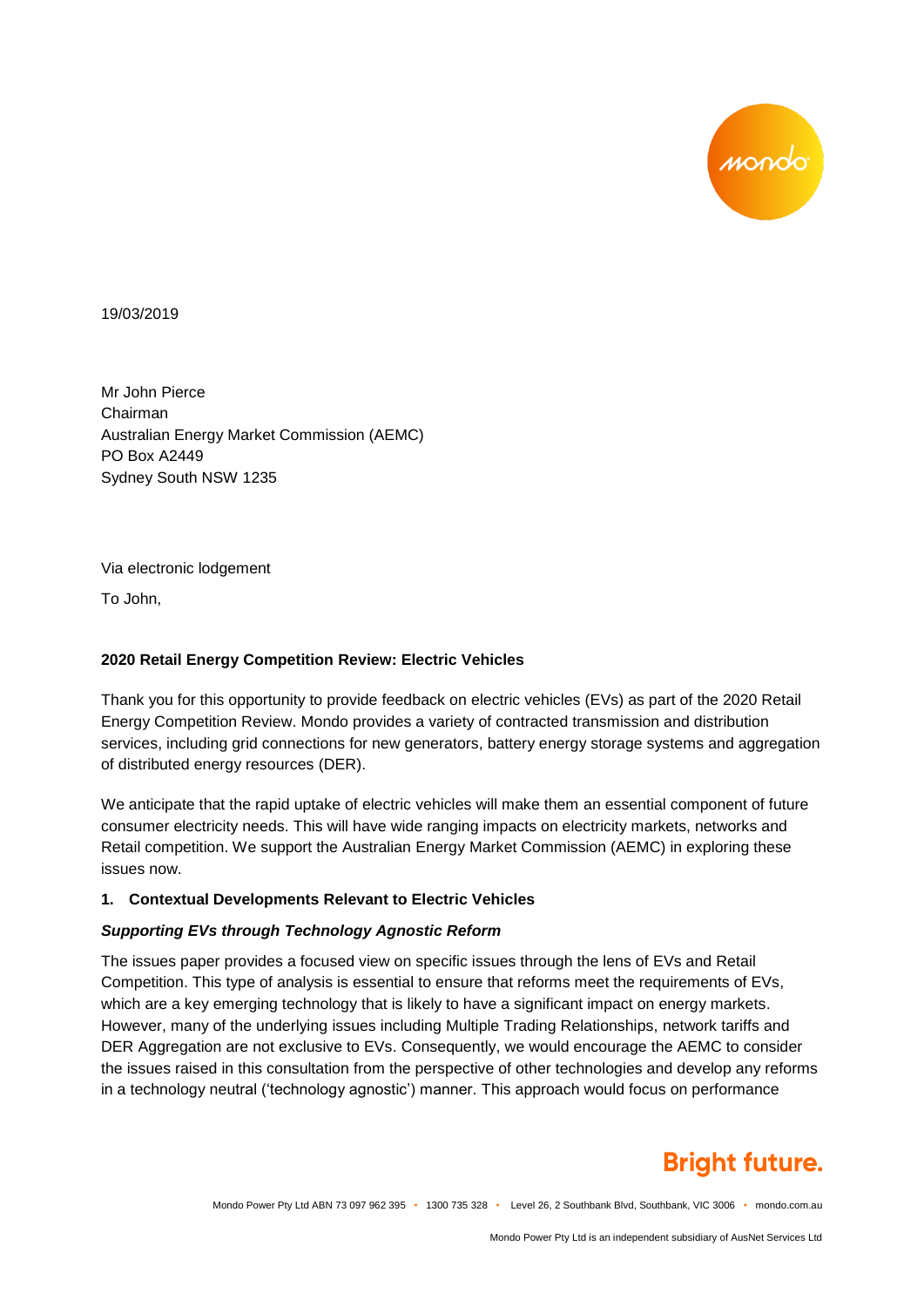outcomes rather than technology types, allowing innovators the broadest choice of technologies to address market needs.

## *Network Tariffs*

The cost of EV charging is a result of both electricity market prices and network tariffs, with customers seeing and responding to the sum of these costs. Consequently, the network tariff context must be considered as it will influence how, when and where EV charging takes place.

Historically, 'controlled load' tariffs have played a large part in incentivising the efficient use and management of power intensive appliances, particularly in relation to residential water heating systems. However, this approach does have its limitations. Controlled load tariffs would require changes to metering and wiring at the house, and do not facilitate the dynamic optimisation of network and wholesale market value, which is possible via emerging VPP technologies. More recently, some networks have introduced 'cost reflective tariffs', including residential demand tariffs and time of use tariffs. Each of these tariffs encourages some level of efficient charging, albeit each with their own limitations. Mondo therefore encourages careful consideration of the network tariff context, and the impact of tariffs on charging behaviour and the enablement of VPPs.

We also note that the efficient integration of EVs into distribution networks would increase network utilisation, reducing residential network tariff rates. This outcome is in the interests of consumers, networks and EV owners.

### *Virtual Power Plants (VPPs) and Aggregation*

EV charging (and discharging) is highly discretionary and dispatchable. As such, EV's have the potential to be aggregated, like other DER, and used to deliver services to networks, retailers and markets. Current activities being carried out by AEMO provide additional insight into AEMO's thinking of the potential for DER to provide support services, in particular:

- The VPP Demonstration Program
- The implementation of the DER register
- The Distributed Energy Integration Program (DEIP)

The procurement of Reliability and Emergency Reserve Trader (RERT)

We also note that AEMO is currently exploring the use of non-pattern approved meters for the delivery of FCAS via VPPs. This is occurring as part of the VPP Demonstration Program. There may be similar practical approaches that can be applied to EVs to incentivise smart charging.

We strongly support the consideration of these practical initiatives and their adaptation to include EVs.

## **2. The Role of the Retailer**

Within the current framework Retailers fulfill wholesale settlement and customer billing functions, as the sole Financially Responsible Market Participant (FRMP) for a particular premise. This effectively provides Retailers with the exclusive ability to benefit from the smart management of domestic EV charging in response to the spot market. Consequently, under current regulatory settings the role of the Retailer may expand to include smart EV charging services. However, we note that this outcome is primarily a consequence of regulatory settings. Further, this may encourage the vertical and horizontal integration of electricity Retail, Aggregation and Electric Vehicle industries, which may impact competition in each of those markets. Retail switching in particular may be inhibited through the bundling of EV and energy products.

Alternatively, charging services may be unbundled and provided by third parties including for example, Aggregators and vehicle manufacturers. This would allow specialist EV charging services to emerge